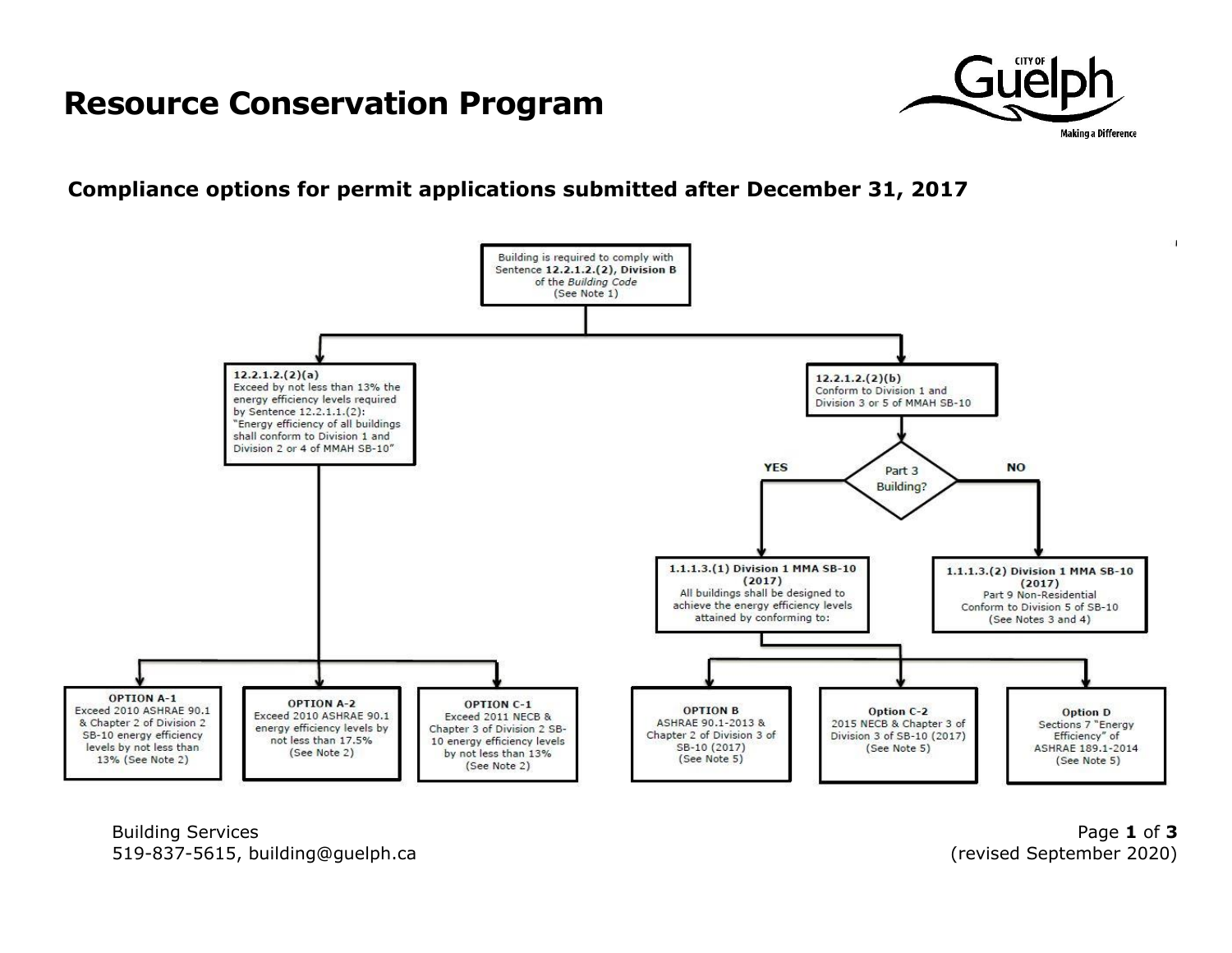**Note 1:** According to Clause 12.2.1.2.(4) of the OBC, the following are exempt from compliance with Part 12 and SB-10:

- 1. A farm building,
- 2. A building that does not use electrical power or fossil fuel,
- 3. A manufactured building described in Article 9.1.1.9., or
- 4. A seasonal recreational building described in Section 9.36 or 9.38.

**Note 2:** Clause 12.2.1.2.(2)(a) states that a building exceeded by not less than 13% the energy efficiency levels required in Clause 12.2.1.1.(2). Values indicated in the diagram for Options A-2 and C-1 already take this into account using the requirements referred to under Clause 12.2.1.1.(2) and the following calculations:

- 1. Option A-1: Achieve the energy efficiency levels attained by conforming to to ANSI/ASHRAE/IES 90.1-2010: "Energy Standard for Buildings Except Low-Rise Residential Buildings" and Chapter 2 of Division 2, SB-10. Required Energy Efficiency Level After December 31, 2016 =  $[1 - (1 - 0)*(1 - 0)]$  $- 0.13$ ] \*100% = 13% better than & ASHRAE 90.1-2010 + Chapter 3, Div. 2, SB-10.
- 2. Option A-2: Exceed by not less than 5% the energy efficiency levels attained by conforming to ANSI/ASHRAE/IES 90.1-2010: "Energy Standard for Buildings Except Low-Rise Residential Buildings". Required Energy Efficiency Level After December 31, 2016 =  $[1 - (1 - 0.05) * (1 (0.13)$ ]\*100% = 17.35%, Rounding to the nearest half percentage point = 17.5% better than ASHRAE 90.1-2010;
- 3. Option C-1: Achieve the energy efficiency levels attained by conforming to the 2011 NECB: "National Energy Code of Canada for Buildings" and Chapter 3 of Division 2, SB-10. Required Energy Efficiency Level After December 31, 2016 =  $[1 - (1 - 0)*(1 - 0.13)]*100% = 13%$  better than 2011 NECB & Chapter 3, Div. 2, SB-10.
- **Note 3:** Includes only buildings within scope of Part 9 that:
	- a. Do not contain a residential occupancy,
	- b. Do not use electric space heating, and
	- c. Are intended for occupancy on a continuing basis during the winter months.

**Note 4:** According to Clause 1.1.1.1.(2) of Division 5, where ratio of gross are of fenestration to gross area of exterior wall (measured from grade to top of upper most ceiling) exceeds 40%, or ratio of gross skylight areas to gross ceiling area exceeds 3%, building shall comply with Article 1.1.2.1 of Chapter 1 of Division 3.

**Note 5:** Standards indicated in the diagrams are listed in MMA Supplementary Standard SB-10 (December 22, 2016 update) and include:

Building Services Page **2** of **3** 519-837-5615, building@guelph.ca (revised September 2020)